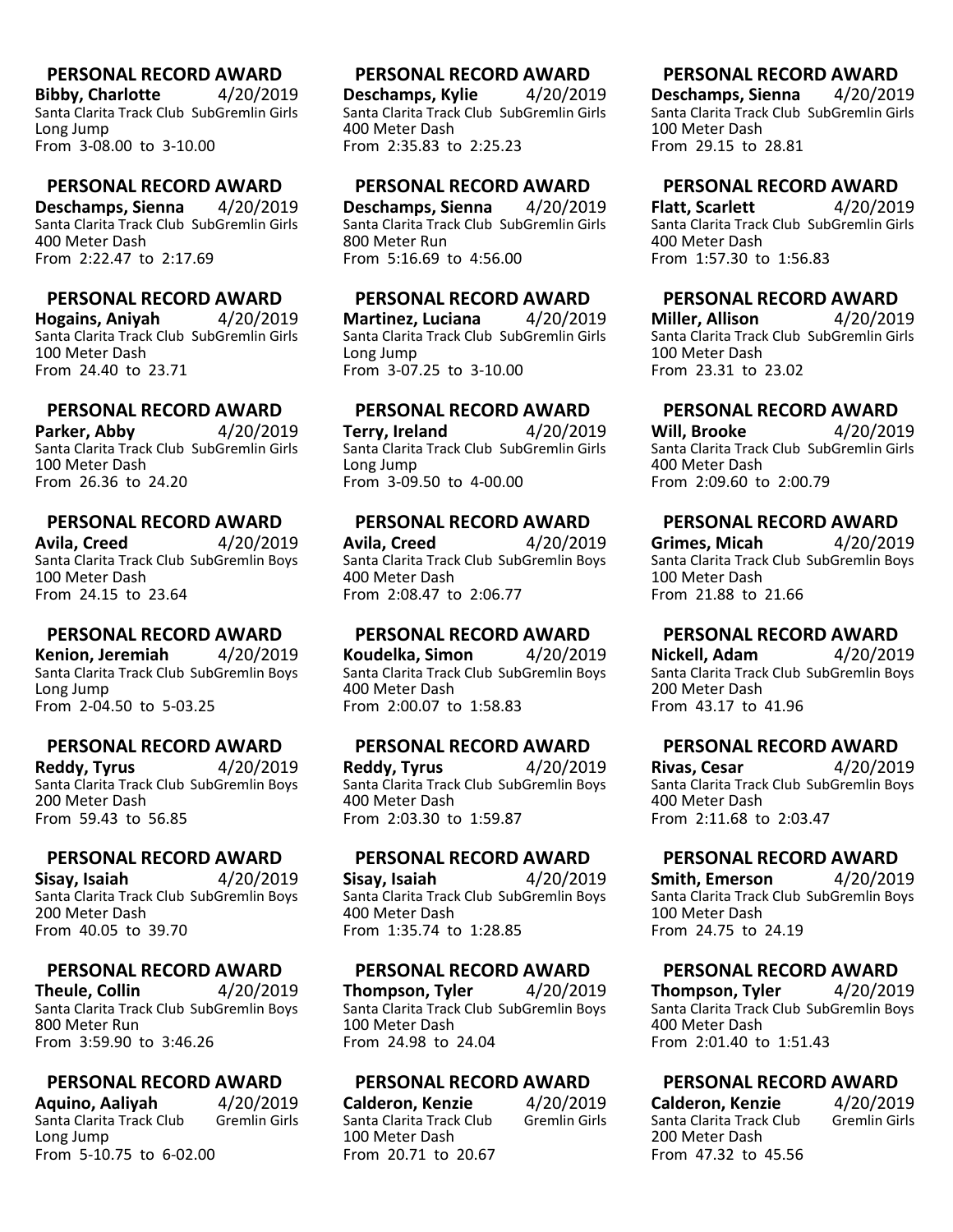**Calderon, Kenzie** 4/20/2019<br>Santa Clarita Track Club Gremlin Girls Santa Clarita Track Club 1500 Meter Run From 8:31.89 to 8:03.31

#### **PERSONAL RECORD AWARD**

**Dennison, Johanna** 4/20/2019<br>Santa Clarita Track Club Gremlin Girls Santa Clarita Track Club 400 Meter Dash From 1:48.47 to 1:42.30

#### **PERSONAL RECORD AWARD**

**Goldberg, Lily** 4/20/2019<br>Santa Clarita Track Club Gremlin Girls Santa Clarita Track Club 800 Meter Run From 4:09.81 to 3:52.76

# **PERSONAL RECORD AWARD**

**Teymouri, Tiffany** 4/20/2019 Santa Clarita Track Club 200 Meter Dash From 53.18 to 52.72

#### **PERSONAL RECORD AWARD**

**Bertola, Jacob** 4/20/2019<br>Santa Clarita Track Club Gremlin Boys Santa Clarita Track Club 400 Meter Dash From 1:41.54 to 1:32.01

#### **PERSONAL RECORD AWARD**

**Gomez, Justin** 4/20/2019 Santa Clarita Track Club Gremlin Boys Long Jump From 9-02.75 to 9-10.50

#### **PERSONAL RECORD AWARD**

**Miller, Russell** 4/20/2019<br>Santa Clarita Track Club Gremlin Boys Santa Clarita Track Club 100 Meter Dash From 20.83 to 20.54

#### **PERSONAL RECORD AWARD**

**Schneider, Griffin** 4/20/2019<br>Santa Clarita Track Club Gremlin Boys Santa Clarita Track Club 400 Meter Dash From 1:40.33 to 1:37.34

#### **PERSONAL RECORD AWARD**

**Vasquez, Nolan** 4/20/2019<br>Santa Clarita Track Club Gremlin Boys Santa Clarita Track Club 1500 Meter Run From 7:14.64 to 7:11.01

#### **PERSONAL RECORD AWARD**

**Dain, Emily** 4/20/2019<br>Santa Clarita Track Club Bantam Girls Santa Clarita Track Club Long Jump From 8-10.50 to 9-02.00

#### **PERSONAL RECORD AWARD**

**Dalley, Tatum** 4/20/2019<br>Santa Clarita Track Club Gremlin Girls Santa Clarita Track Club 800 Meter Run From 4:02.68 to 3:49.53

#### **PERSONAL RECORD AWARD**

**Dennison, Ruth** 4/20/2019<br>Santa Clarita Track Club Gremlin Girls Santa Clarita Track Club 400 Meter Dash From 1:43.00 to 1:35.62

### **PERSONAL RECORD AWARD**

**Kasselstrand, Josefine** 4/20/2019 Santa Clarita Track Club Long Jump From 6-08.00 to 6-09.25

#### **PERSONAL RECORD AWARD**

**Theule, Allie** 4/20/2019 Santa Clarita Track Club 400 Meter Dash From 1:31.44 to 1:25.87

### **PERSONAL RECORD AWARD**

**Digiovanni, Cole** 4/20/2019<br>Santa Clarita Track Club Gremlin Boys Santa Clarita Track Club 100 Meter Dash From 24.04 to 21.75

#### **PERSONAL RECORD AWARD**

**Marinelli, Caleb** 4/20/2019 Santa Clarita Track Club Gremlin Boys Long Jump From 4-08.25 to 7-07.00

#### **PERSONAL RECORD AWARD**

**Nielson, Cade** 4/20/2019<br>Santa Clarita Track Club Gremlin Boys Santa Clarita Track Club 400 Meter Dash From 1:45.22 to 1:44.74

# **PERSONAL RECORD AWARD**

**Simpson, Hank** 4/20/2019<br>Santa Clarita Track Club Gremlin Boys Santa Clarita Track Club 100 Meter Dash From 19.54 to 19.36

#### **PERSONAL RECORD AWARD**

**Apolinario, Madeline** 4/20/2019 Santa Clarita Track Club 400 Meter Dash From 1:48.87 to 1:43.68

#### **PERSONAL RECORD AWARD**

**Dalley, Hazel** 4/20/2019<br>Santa Clarita Track Club Bantam Girls Santa Clarita Track Club 400 Meter Dash From 2:00.57 to 1:52.98

#### **PERSONAL RECORD AWARD**

**De Jesus, Rachel**  $4/20/2019$ <br>
Santa Clarita Track Club Gremlin Girls Santa Clarita Track Club Long Jump From 8-06.50 to 8-10.00

#### **PERSONAL RECORD AWARD**

**Dennison, Ruth** 4/20/2019<br>Santa Clarita Track Club Gremlin Girls Santa Clarita Track Club 1500 Meter Run From 7:00.14 to 6:52.01

#### **PERSONAL RECORD AWARD**

**LaCroix, Mia** 4/20/2019 Santa Clarita Track Club Long Jump From 4-10.00 to 4-11.50

# **PERSONAL RECORD AWARD**

**Wiley, Jillian** 4/20/2019 Santa Clarita Track Club 400 Meter Dash From 1:57.83 to 1:51.64

#### **PERSONAL RECORD AWARD**

**Digiovanni, Cole** 4/20/2019<br>
Santa Clarita Track Club Gremlin Boys Santa Clarita Track Club 400 Meter Dash From 1:56.85 to 1:42.46

#### **PERSONAL RECORD AWARD**

**McFarren, Jack** 4/20/2019 Santa Clarita Track Club Gremlin Boys Long Jump From 6-10.75 to 7-04.25

#### **PERSONAL RECORD AWARD**

**Salgado, Michael** 4/20/2019<br>
Santa Clarita Track Club Gremlin Boys Santa Clarita Track Club 1500 Meter Run From 6:21.68 to 6:21.24

#### **PERSONAL RECORD AWARD**

**Smith, Grayson** 4/20/2019<br>Santa Clarita Track Club Gremlin Boys Santa Clarita Track Club 200 Meter Dash From 45.26 to 45.09

#### **PERSONAL RECORD AWARD**

**Dain, Emily** 4/20/2019<br>
Santa Clarita Track Club Bantam Girls Santa Clarita Track Club 400 Meter Dash From 1:38.65 to 1:38.32

#### **PERSONAL RECORD AWARD**

| DeGuzman, Alyssia        | 4/20/2019           |
|--------------------------|---------------------|
| Santa Clarita Track Club | <b>Bantam Girls</b> |
| 100 Meter Dash           |                     |
| From 19.20 to 19.07      |                     |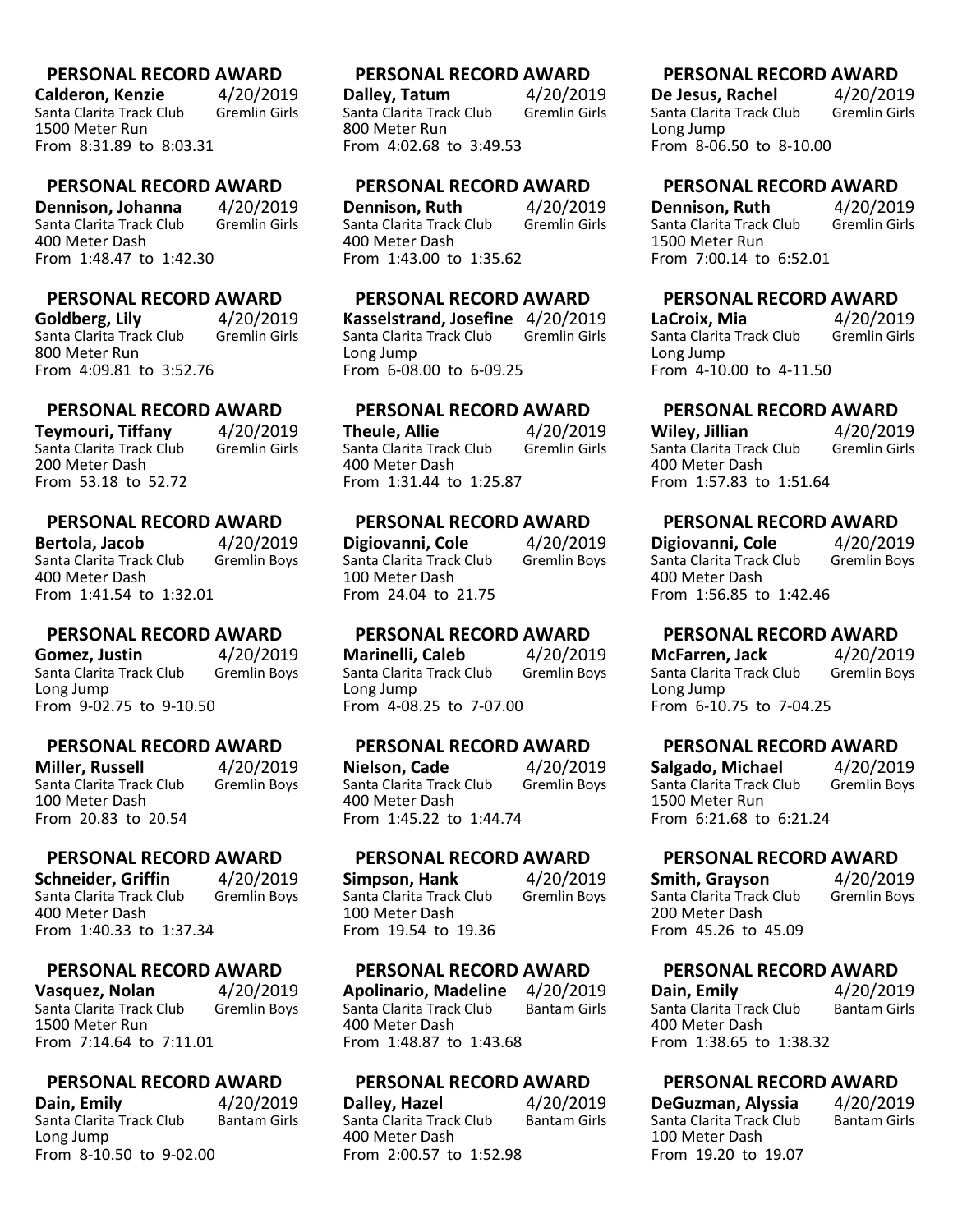**DelPrado, Petra**  $4/20/2019$ <br>Santa Clarita Track Club Bantam Girls Santa Clarita Track Club Long Jump From 10-07.50 to 10-08.25

#### **PERSONAL RECORD AWARD**

**Gray, Reagan** 4/20/2019<br>Santa Clarita Track Club Bantam Girls Santa Clarita Track Club 400 Meter Dash From 1:26.49 to 1:24.90

# **PERSONAL RECORD AWARD**

**Miller, Claire 4/20/2019**<br>Santa Clarita Track Club Bantam Girls Santa Clarita Track Club 100 Meter Dash From 18.59 to 18.05

# **PERSONAL RECORD AWARD**

**Rubenstein, Mia** 4/20/2019 Santa Clarita Track Club 400 Meter Dash From 1:40.48 to 1:35.74

# **PERSONAL RECORD AWARD**

**Simpson, Maddison** 4/20/2019 Santa Clarita Track Club 100 Meter Dash From 21.43 to 21.05

### **PERSONAL RECORD AWARD**

**Agyekum, Akwasi** 4/20/2019 Santa Clarita Track Club Bantam Boys Shot put From 13-05.00 to 13-08.00

#### **PERSONAL RECORD AWARD**

**Bouyssou, Clement** 4/20/2019<br>Santa Clarita Track Club Bantam Boys Santa Clarita Track Club 400 Meter Dash From 1:16.40 to 1:16.16

#### **PERSONAL RECORD AWARD**

**Dillard, Jaxon** 4/20/2019<br>Santa Clarita Track Club Bantam Boys Santa Clarita Track Club 200 Meter Dash From 32.47 to 31.67

#### **PERSONAL RECORD AWARD**

**Hargrove, Micah** 4/20/2019<br>Santa Clarita Track Club Bantam Boys Santa Clarita Track Club Long Jump From 8-04.00 to 9-02.00

#### **PERSONAL RECORD AWARD**

**Nelson, Gavin** 4/20/2019<br>Santa Clarita Track Club Bantam Boys Santa Clarita Track Club Shot put From 12-07.75 to 12-09.25

#### **PERSONAL RECORD AWARD**

**Fenelon, Micaella** (1/2019)<br>Santa Clarita Track Club (1) Bantam Girls Santa Clarita Track Club Long Jump From 9-09.00 to 10-05.00

#### **PERSONAL RECORD AWARD**

**Maya, Andrea** 4/20/2019<br>Santa Clarita Track Club Bantam Girls Santa Clarita Track Club 100 Meter Dash From 17.19 to 16.97

# **PERSONAL RECORD AWARD**

**Pinchinatti Puga, Valentina 10/2019**<br>Santa Clarita Track Club Bantam Girls Santa Clarita Track Club Long Jump From 8-10.75 to 10-00.25

### **PERSONAL RECORD AWARD**

**Scott, Lyric** 4/20/2019 Santa Clarita Track Club 200 Meter Dash From 36.99 to 32.93

#### **PERSONAL RECORD AWARD**

**Simpson, Maddison** 4/20/2019 Santa Clarita Track Club 400 Meter Dash From 1:56.96 to 1:51.58

#### **PERSONAL RECORD AWARD**

**Baird, Jake** 4/20/2019 Santa Clarita Track Club Bantam Boys 800 Meter Run From 3:01.80 to 2:58.29

#### **PERSONAL RECORD AWARD**

**Charles, Micah** 4/20/2019<br>Santa Clarita Track Club Bantam Boys Santa Clarita Track Club Long Jump From 8-09.50 to 9-10.50

#### **PERSONAL RECORD AWARD**

**Duarte, Roman** 4/20/2019<br>Santa Clarita Track Club Bantam Boys Santa Clarita Track Club 400 Meter Dash From 1:34.09 to 1:30.77

#### **PERSONAL RECORD AWARD**

**Marinelli, Carson** 4/20/2019<br>Santa Clarita Track Club Bantam Boys Santa Clarita Track Club 200 Meter Dash From 35.84 to 35.15

#### **PERSONAL RECORD AWARD**

**Avila, Isabella** 4/20/2019<br>Santa Clarita Track Club Midget Girls Santa Clarita Track Club Shot put From 18-07.00 to 18-08.00

#### **PERSONAL RECORD AWARD**

**Goldberg, Emma** 4/20/2019 Santa Clarita Track Club 1500 Meter Run From 6:52.44 to 6:50.07

# **PERSONAL RECORD AWARD**

**Maya, Andrea** 4/20/2019<br>Santa Clarita Track Club Bantam Girls Santa Clarita Track Club 400 Meter Dash From 1:35.48 to 1:27.46

# **PERSONAL RECORD AWARD**

**Rivas, Emily** 4/20/2019<br>
Santa Clarita Track Club Bantam Girls Santa Clarita Track Club 400 Meter Dash From 1:47.23 to 1:43.50

# **PERSONAL RECORD AWARD**

**Scott, Lyric** 4/20/2019 Santa Clarita Track Club 400 Meter Dash From 1:27.65 to 1:20.07

# **PERSONAL RECORD AWARD**

**Stella, Sidney** 4/20/2019 Santa Clarita Track Club 1500 Meter Run From 6:31.78 to 6:26.22

# **PERSONAL RECORD AWARD**

**Baird, Jake** 4/20/2019 Santa Clarita Track Club Bantam Boys 1500 Meter Run From 5:59.15 to 5:53.06

# **PERSONAL RECORD AWARD**

**Covarrubias, Asher** 4/20/2019<br>Santa Clarita Track Club Bantam Boys Santa Clarita Track Club 100 Meter Dash From 20.93 to 19.98

### **PERSONAL RECORD AWARD**

**Gastaldi, Nicolas** 4/20/2019<br>Santa Clarita Track Club Bantam Boys Santa Clarita Track Club 100 Meter Dash From 20.72 to 20.03

### **PERSONAL RECORD AWARD**

**Munana, Alexander** 4/20/2019<br>Santa Clarita Track Club Bantam Boys Santa Clarita Track Club Long Jump From 7-02.50 to 7-08.00

# **PERSONAL RECORD AWARD**

| <b>Baird, Audrey</b>     | 4/20/2019           |
|--------------------------|---------------------|
| Santa Clarita Track Club | <b>Midget Girls</b> |
| 800 Meter Run            |                     |
| From 2:53.39 to 2:47.30  |                     |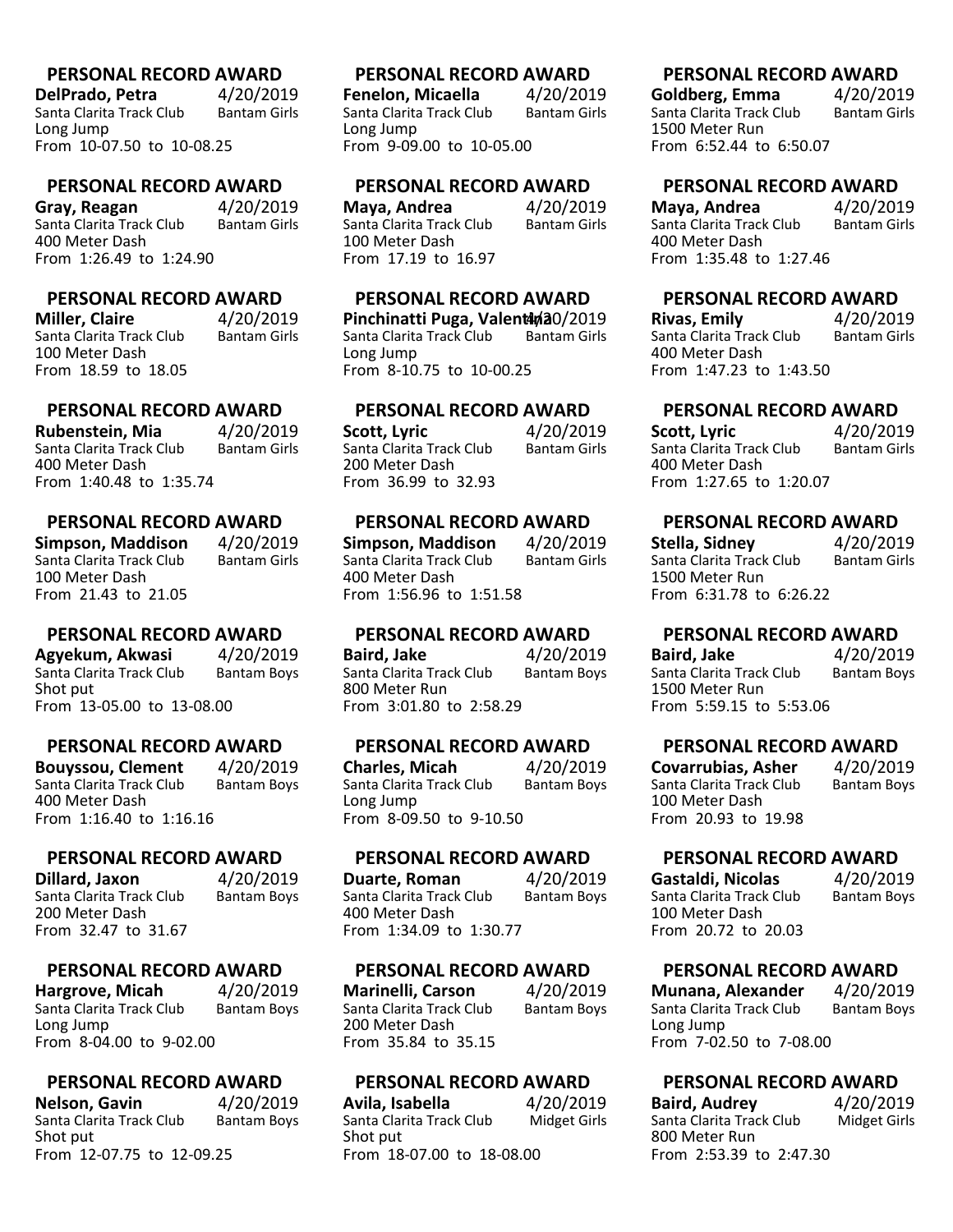**Barba, Ivanna** 4/20/2019<br>Santa Clarita Track Club Midget Girls Santa Clarita Track Club Shot put From 16-05.00 to 18-09.00

#### **PERSONAL RECORD AWARD**

**Bertola, Megan** 4/20/2019<br>Santa Clarita Track Club Midget Girls Santa Clarita Track Club 1500 Meter Run From 6:03.77 to 5:55.27

# **PERSONAL RECORD AWARD**

**Fields, Nyah** 4/20/2019<br>Santa Clarita Track Club Midget Girls Santa Clarita Track Club 200 Meter Dash From 31.16 to 30.72

### **PERSONAL RECORD AWARD**

**Martinez, Kayla** 4/20/2019<br>Santa Clarita Track Club Midget Girls Santa Clarita Track Club 400 Meter Dash From 1:07.35 to 1:07.13

#### **PERSONAL RECORD AWARD**

**O'Sullivan, Jenna** 4/20/2019 Santa Clarita Track Club 800 Meter Run From 2:58.27 to 2:57.62

### **PERSONAL RECORD AWARD**

**Smelser, Sadie** 4/20/2019 Santa Clarita Track Club Midget Girls 1500 Meter Run From 5:59.05 to 5:56.85

### **PERSONAL RECORD AWARD**

**Vasquez, Brooklyn** 4/20/2019<br>Santa Clarita Track Club Midget Girls Santa Clarita Track Club 800 Meter Run From 3:21.69 to 3:18.20

#### **PERSONAL RECORD AWARD**

**Weber, Sienna** (1/20<sub>/2019</sub>)<br>Santa Clarita Track Club (1) Midget Girls Santa Clarita Track Club 100 Meter Dash From 16.95 to 16.43

#### **PERSONAL RECORD AWARD**

**Whitman, Mikaila** 4/20/2019<br>Santa Clarita Track Club Midget Girls Santa Clarita Track Club 1500 Meter Run From 6:14.69 to 6:14.02

### **PERSONAL RECORD AWARD**

**Ayala, Luke** 4/20/2019<br>Santa Clarita Track Club Midget Boys Santa Clarita Track Club 200 Meter Dash From 33.96 to 33.88

#### **PERSONAL RECORD AWARD**

**Bertola, Megan** 4/20/2019<br>Santa Clarita Track Club Midget Girls Santa Clarita Track Club 400 Meter Dash From 1:18.82 to 1:16.98

#### **PERSONAL RECORD AWARD**

**Castellon, Natalia** 4/20/2019<br>Santa Clarita Track Club Midget Girls Santa Clarita Track Club 200 Meter Dash From 34.43 to 34.31

# **PERSONAL RECORD AWARD**

**Hargrove, Kayla** 1/20/2019<br>Santa Clarita Track Club Midget Girls Santa Clarita Track Club 400 Meter Dash From 1:18.98 to 1:18.49

# **PERSONAL RECORD AWARD**

**Martinez, Kayla** 4/20/2019<br>Santa Clarita Track Club Midget Girls Santa Clarita Track Club Long Jump From 11-10.50 to 12-00.00

### **PERSONAL RECORD AWARD**

**O'Sullivan, Jenna** 4/20/2019<br>Santa Clarita Track Club Midget Girls Santa Clarita Track Club 3000 Meter Run From 12:48.32 to 12:18.69

#### **PERSONAL RECORD AWARD**

**Tait, Audrey** 4/20/2019<br>Santa Clarita Track Club Midget Girls Santa Clarita Track Club 200 Meter Dash From 34.54 to 34.15

### **PERSONAL RECORD AWARD**

**Vasquez, Brooklyn** 4/20/2019<br>Santa Clarita Track Club Midget Girls Santa Clarita Track Club 1500 Meter Run From 6:51.90 to 6:40.55

#### **PERSONAL RECORD AWARD**

**Weber, Sienna** (1/20<sub>19)</sub><br>Santa Clarita Track Club (1) Midget Girls Santa Clarita Track Club Hurdles From 20.47 to 20.40

#### **PERSONAL RECORD AWARD**

**Ahten, Eli** 4/20/2019<br>Santa Clarita Track Club Midget Boys Santa Clarita Track Club 3000 Meter Run From 11:32.00 to 11:27.22

#### **PERSONAL RECORD AWARD**

**DelPrado, David** 4/20/2019<br>Santa Clarita Track Club Midget Boys Santa Clarita Track Club Long Jump From 10-09.00 to 11-07.50

#### **PERSONAL RECORD AWARD**

**Bertola, Megan** 4/20/2019<br>Santa Clarita Track Club Midget Girls Santa Clarita Track Club 800 Meter Run From 3:03.26 to 3:01.18

# **PERSONAL RECORD AWARD**

**Davis, Chloe** 4/20/2019<br>
Santa Clarita Track Club Midget Girls Santa Clarita Track Club Long Jump From 10-08.50 to 11-05.50

# **PERSONAL RECORD AWARD**

**MacDougall, Lucy** 4/20/2019<br>
Santa Clarita Track Club Midget Girls Santa Clarita Track Club 100 Meter Dash From 16.07 to 16.04

# **PERSONAL RECORD AWARD**

**McNeil, Meghan** 4/20/2019<br>Santa Clarita Track Club Midget Girls Santa Clarita Track Club 400 Meter Dash From 1:11.78 to 1:11.28

# **PERSONAL RECORD AWARD**

**Pasley, Myla** 4/20/2019<br>Santa Clarita Track Club Midget Girls Santa Clarita Track Club 1500 Meter Run From 5:17.47 to 5:09.63

# **PERSONAL RECORD AWARD**

**Tait, Audrey** 4/20/2019<br>Santa Clarita Track Club Midget Girls Santa Clarita Track Club 400 Meter Dash From 1:18.83 to 1:17.89

# **PERSONAL RECORD AWARD**

**Voyles, Ashley** 4/20/2019<br>Santa Clarita Track Club Midget Girls Santa Clarita Track Club 1500 Meter Run From 6:30.73 to 6:24.99

# **PERSONAL RECORD AWARD**

**Whitman, Mikaila** 4/20/2019<br>Santa Clarita Track Club Midget Girls Santa Clarita Track Club 800 Meter Run From 3:06.05 to 3:03.92

# **PERSONAL RECORD AWARD**

**Ayala, Luke** 4/20/2019<br>
Santa Clarita Track Club Midget Boys Santa Clarita Track Club 100 Meter Dash From 17.35 to 16.77

#### **PERSONAL RECORD AWARD**

**Duenas, Austin** 4/20/2019<br>
Santa Clarita Track Club Midget Boys Santa Clarita Track Club 1500 Meter Run From 5:22.92 to 5:13.59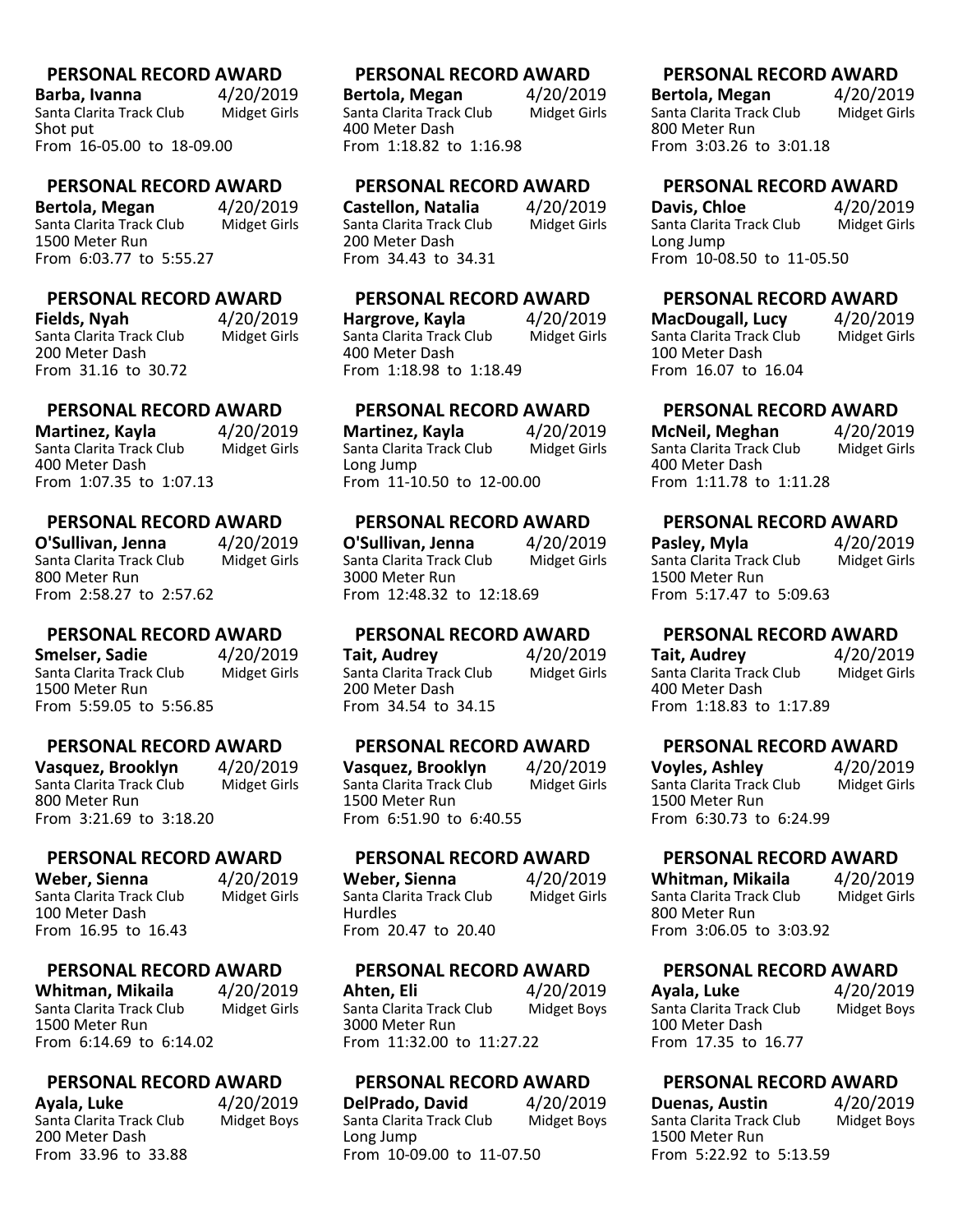**Espinosa, Maddox** 4/20/2019<br>Santa Clarita Track Club Midget Boys Santa Clarita Track Club Long Jump From 10-10.00 to 12-05.75

#### **PERSONAL RECORD AWARD**

**Fredericks, Caleb** 4/20/2019<br>Santa Clarita Track Club Midget Boys Santa Clarita Track Club 1500 Meter Run From 5:47.72 to 5:46.74

# **PERSONAL RECORD AWARD**

**Hernandez, Maddex** 4/20/2019<br>Santa Clarita Track Club Midget Boys Santa Clarita Track Club Shot put From 21-08.25 to 21-10.50

# **PERSONAL RECORD AWARD**

**Mariscal, Ayden** 4/20/2019<br>Santa Clarita Track Club Midget Boys Santa Clarita Track Club Shot put From 16-02.50 to 17-07.00

### **PERSONAL RECORD AWARD**

**Ogbuagu, Obiajulu** 1/20/2019<br>Santa Clarita Track Club Midget Boys Santa Clarita Track Club Long Jump From 13-00.50 to 14-03.00

### **PERSONAL RECORD AWARD**

**Peraza, Sabastian** (1/2019)<br>Santa Clarita Track Club (1) Midget Boys Santa Clarita Track Club 3000 Meter Run From 11:41.70 to 11:29.07

# **PERSONAL RECORD AWARD**

**Weatherman, Alexande4/20/2019**<br>Santa Clarita Track Club Midget Boys Santa Clarita Track Club 400 Meter Dash From 1:08.68 to 1:08.57

#### **PERSONAL RECORD AWARD**

**Bertola, Hailey** 4/20/2019 Santa Clarita Track Club 400 Meter Dash From 1:25.31 to 1:21.34

#### **PERSONAL RECORD AWARD**

**Bryant, Sophie** 4/20/2019<br>
Santa Clarita Track Club Youth Girls Santa Clarita Track Club High Jump From 3-04.00 to 3-08.00

### **PERSONAL RECORD AWARD**

**Duenas, Katalina**  $4/20/2019$ <br>Santa Clarita Track Club Youth Girls Santa Clarita Track Club Shot put From 21-04.00 to 22-03.00

#### **PERSONAL RECORD AWARD**

**Fowler, Andrew** 4/20/2019<br>Santa Clarita Track Club Midget Boys Santa Clarita Track Club 1500 Meter Run From 6:32.98 to 6:25.01

#### **PERSONAL RECORD AWARD**

**Halvorsen, Tyler** 4/20/2019<br>Santa Clarita Track Club Midget Boys Santa Clarita Track Club 400 Meter Dash From 1:06.97 to 1:03.89

# **PERSONAL RECORD AWARD**

**Lefferts, Collin** 4/20/2019<br>Santa Clarita Track Club Midget Boys Santa Clarita Track Club High Jump From 3-10.00 to 4-00.00

# **PERSONAL RECORD AWARD**

**Metry, Daniel** 4/20/2019<br>Santa Clarita Track Club Midget Boys Santa Clarita Track Club 400 Meter Dash From 1:14.01 to 1:13.22

### **PERSONAL RECORD AWARD**

**Oviedo, Emilio** 4/20/2019<br>Santa Clarita Track Club Midget Boys Santa Clarita Track Club 3000 Meter Run From 11:34.45 to 11:20.25

#### **PERSONAL RECORD AWARD**

**Rudder, Zackary** 4/20/2019 Santa Clarita Track Club Midget Boys 100 Meter Dash From 19.94 to 19.06

#### **PERSONAL RECORD AWARD**

**Whitaker, Dylan** 4/20/2019<br>Santa Clarita Track Club Midget Boys Santa Clarita Track Club Shot put From 17-10.00 to 18-04.50

### **PERSONAL RECORD AWARD**

**Bertola, Hailey** 4/20/2019<br>Santa Clarita Track Club Youth Girls Santa Clarita Track Club 3000 Meter Run From 14:31.88 to 14:17.67

#### **PERSONAL RECORD AWARD**

**Costello, Cassidy** 4/20/2019<br>Santa Clarita Track Club Youth Girls Santa Clarita Track Club 200 Meter Dash From 35.74 to 33.89

#### **PERSONAL RECORD AWARD**

**Gesin, Madison** 4/20/2019<br>Santa Clarita Track Club Youth Girls Santa Clarita Track Club 800 Meter Run From 2:44.02 to 2:40.50

#### **PERSONAL RECORD AWARD**

**Fowler, Andrew** 4/20/2019<br>Santa Clarita Track Club Midget Boys Santa Clarita Track Club Long Jump From 6-01.00 to 9-08.50

# **PERSONAL RECORD AWARD**

**Halvorsen, Tyler** 4/20/2019<br>Santa Clarita Track Club Midget Boys Santa Clarita Track Club 3000 Meter Run From 11:10.12 to 10:37.80

# **PERSONAL RECORD AWARD**

**Manthei, Honor** 4/20/2019<br>Santa Clarita Track Club Midget Boys Santa Clarita Track Club Long Jump From 10-07.25 to 11-05.00

# **PERSONAL RECORD AWARD**

**Ogbuagu, Obiajulu** 4/20/2019<br>Santa Clarita Track Club Midget Boys Santa Clarita Track Club 400 Meter Dash From 1:14.32 to 1:13.75

# **PERSONAL RECORD AWARD**

| Parada, Jared            | 4/20/2019          |
|--------------------------|--------------------|
| Santa Clarita Track Club | <b>Midget Boys</b> |
| 200 Meter Dash           |                    |
| From 29.12 to 28.98      |                    |

# **PERSONAL RECORD AWARD**

**Trujillo, Dean** 4/20/2019<br>Santa Clarita Track Club Midget Boys Santa Clarita Track Club Long Jump From 9-11.00 to 11-02.00

# **PERSONAL RECORD AWARD**

**Barnes, Amelia** 4/20/2019<br>
Santa Clarita Track Club Youth Girls Santa Clarita Track Club 1500 Meter Run From 5:17.69 to 5:08.36

# **PERSONAL RECORD AWARD**

**Bryant, Sophie** 4/20/2019<br>
Santa Clarita Track Club Youth Girls Santa Clarita Track Club 400 Meter Dash From 1:18.55 to 1:17.21

# **PERSONAL RECORD AWARD**

**Davis, Victoria** 4/20/2019<br>
Santa Clarita Track Club Youth Girls Santa Clarita Track Club Hurdles From 17.62 to 17.31

# **PERSONAL RECORD AWARD**

**Herrera, Cynthia** 4/20/2019<br> **Santa Clarita Track Club** Youth Girls Santa Clarita Track Club 800 Meter Run From 2:48.73 to 2:45.60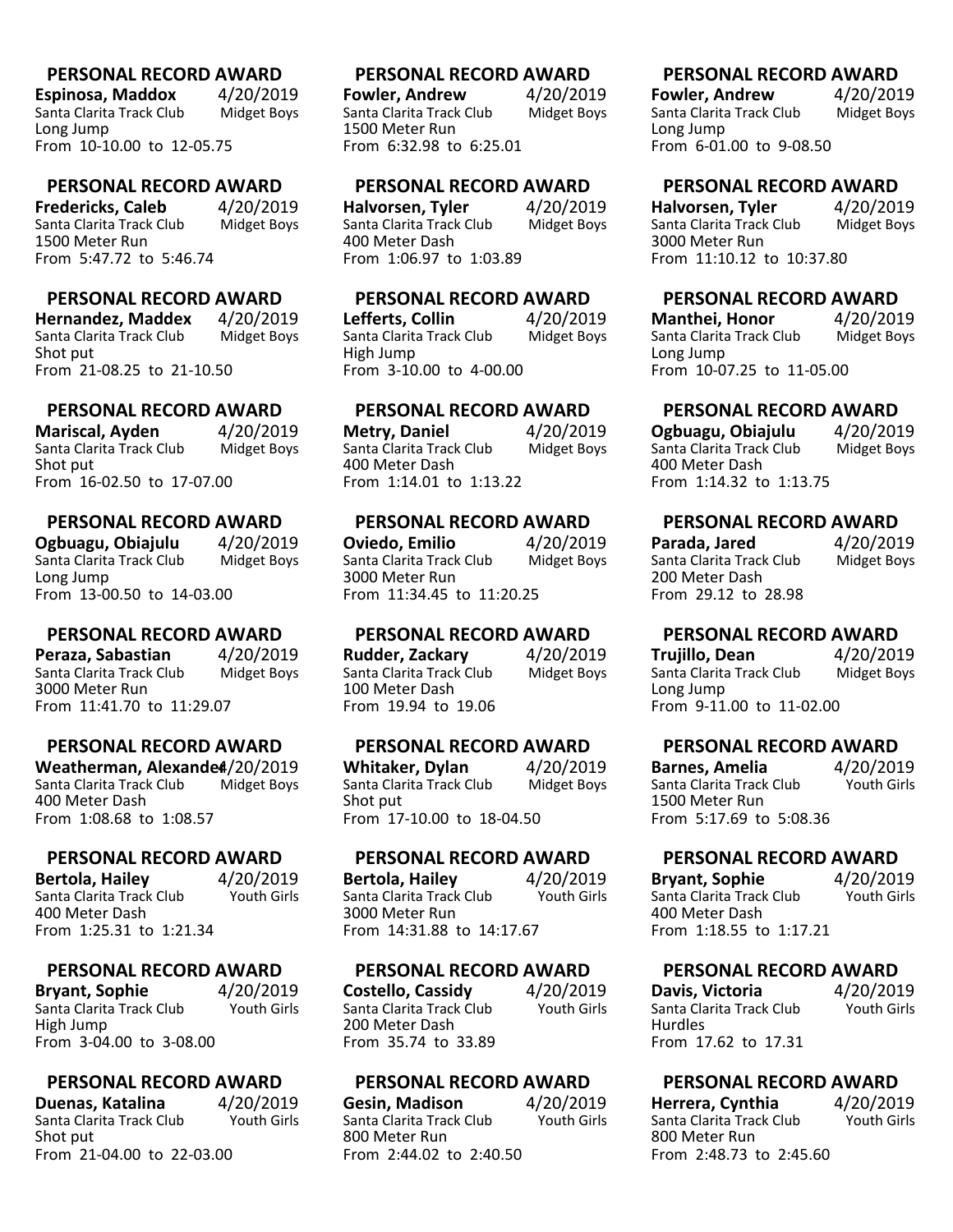**Herrera, Cynthia**  $4/20/2019$ <br>Santa Clarita Track Club Youth Girls Santa Clarita Track Club 1500 Meter Run From 5:33.70 to 5:28.58

#### **PERSONAL RECORD AWARD**

**Lawrence, Faith** 4/20/2019<br>Santa Clarita Track Club Youth Girls Santa Clarita Track Club 100 Meter Dash From 14.60 to 14.59

### **PERSONAL RECORD AWARD**

**Manskar, Brooke** 4/20/2019<br>Santa Clarita Track Club Youth Girls Santa Clarita Track Club 1500 Meter Run From 6:24.26 to 6:05.99

# **PERSONAL RECORD AWARD**

**Ray, Avery** 4/20/2019 Santa Clarita Track Club 400 Meter Dash From 1:15.26 to 1:14.36

### **PERSONAL RECORD AWARD**

**Spaulding, Samantha** 4/20/2019 Santa Clarita Track Club 800 Meter Run From 2:38.36 to 2:37.14

#### **PERSONAL RECORD AWARD**

**Ahten, Owen** 4/20/2019 Santa Clarita Track Club Youth Boys 1500 Meter Run From 4:56.29 to 4:55.53

### **PERSONAL RECORD AWARD**

**Canham, Caleb** 4/20/2019<br>Santa Clarita Track Club Youth Boys Santa Clarita Track Club 3000 Meter Run From 10:44.19 to 10:35.32

#### **PERSONAL RECORD AWARD**

**Espinosa, Marcus** 4/20/2019<br>Santa Clarita Track Club Youth Boys Santa Clarita Track Club 800 Meter Run From 3:08.18 to 3:02.28

#### **PERSONAL RECORD AWARD**

**Gonzales, Benjamin** 4/20/2019<br>Santa Clarita Track Club Youth Boys Santa Clarita Track Club 1500 Meter Run From 5:36.13 to 5:34.71

#### **PERSONAL RECORD AWARD**

**Huynh, Khoa** 4/20/2019<br>Santa Clarita Track Club Youth Boys Santa Clarita Track Club 400 Meter Dash From 1:34.21 to 1:28.20

#### **PERSONAL RECORD AWARD**

**Horton, Jameela**  $4/20/2019$ <br>Santa Clarita Track Club Youth Girls Santa Clarita Track Club 100 Meter Dash From 15.48 to 14.95

#### **PERSONAL RECORD AWARD**

**Lawrence, Faith** 4/20/2019<br>Santa Clarita Track Club Youth Girls Santa Clarita Track Club Shot put From 15-11.00 to 18-02.50

#### **PERSONAL RECORD AWARD**

**Mucha, Alexis** 4/20/2019<br>Santa Clarita Track Club Youth Girls Santa Clarita Track Club Hurdles From 20.13 to 19.30

# **PERSONAL RECORD AWARD**

**Shields, Amara** 4/20/2019 Santa Clarita Track Club 400 Meter Dash From 1:10.83 to 1:10.01

#### **PERSONAL RECORD AWARD**

**Spaulding, Samantha** 4/20/2019 Santa Clarita Track Club 1500 Meter Run From 5:18.50 to 5:17.54

#### **PERSONAL RECORD AWARD**

**Barba, Louie** 4/20/2019 Santa Clarita Track Club Youth Boys Shot put From 20-11.50 to 22-01.50

#### **PERSONAL RECORD AWARD**

**Dalley, Carson** 4/20/2019<br>Santa Clarita Track Club Youth Boys Santa Clarita Track Club 800 Meter Run From 2:48.84 to 2:41.23

### **PERSONAL RECORD AWARD**

**Espinosa, Marcus** 4/20/2019<br>Santa Clarita Track Club Youth Boys Santa Clarita Track Club 1500 Meter Run From 6:06.80 to 6:06.09

#### **PERSONAL RECORD AWARD**

**Herrera, Diego** 4/20/2019<br>Santa Clarita Track Club Youth Boys Santa Clarita Track Club 400 Meter Dash From 1:32.44 to 1:30.17

#### **PERSONAL RECORD AWARD**

**Huynh, Khoa** 4/20/2019<br>Santa Clarita Track Club Youth Boys Santa Clarita Track Club Shot put From 14-09.50 to 15-02.00

#### **PERSONAL RECORD AWARD**

**Horton, Jameela** 4/20/2019<br>
Santa Clarita Track Club Youth Girls Santa Clarita Track Club High Jump From 4-08.00 to 4-10.00

### **PERSONAL RECORD AWARD**

**Maldonado, Lindsey** 4/20/2019<br>
Santa Clarita Track Club Youth Girls Santa Clarita Track Club 200 Meter Dash From 33.39 to 32.47

# **PERSONAL RECORD AWARD**

**Nodine, Briana** 4/20/2019<br>
Santa Clarita Track Club Youth Girls Santa Clarita Track Club Long Jump From 14-03.00 to 14-09.75

# **PERSONAL RECORD AWARD**

**Shields, Amara** 4/20/2019<br>Santa Clarita Track Club Youth Girls Santa Clarita Track Club 800 Meter Run From 2:54.33 to 2:49.70

# **PERSONAL RECORD AWARD**

**Thompson, Regan** 4/20/2019 Santa Clarita Track Club High Jump From 4-08.00 to 4-10.00

# **PERSONAL RECORD AWARD**

**Bazo, Caden** 4/20/2019 Santa Clarita Track Club Youth Boys 1500 Meter Run From 5:58.97 to 5:49.98

### **PERSONAL RECORD AWARD**

**Dion, Gavin** 4/20/2019<br>
Santa Clarita Track Club Youth Boys Santa Clarita Track Club 800 Meter Run From 2:37.71 to 2:35.18

### **PERSONAL RECORD AWARD**

**Espinosa, Marcus** 4/20/2019<br>
Santa Clarita Track Club Youth Boys Santa Clarita Track Club Long Jump From 12-07.00 to 12-07.50

### **PERSONAL RECORD AWARD**

**Huynh, Khoa** 4/20/2019<br>
Santa Clarita Track Club Youth Boys Santa Clarita Track Club 100 Meter Dash From 18.05 to 17.77

# **PERSONAL RECORD AWARD**

**Jefferson, William** 4/20/2019<br>
Santa Clarita Track Club Youth Boys Santa Clarita Track Club 400 Meter Dash From 1:08.86 to 1:06.99